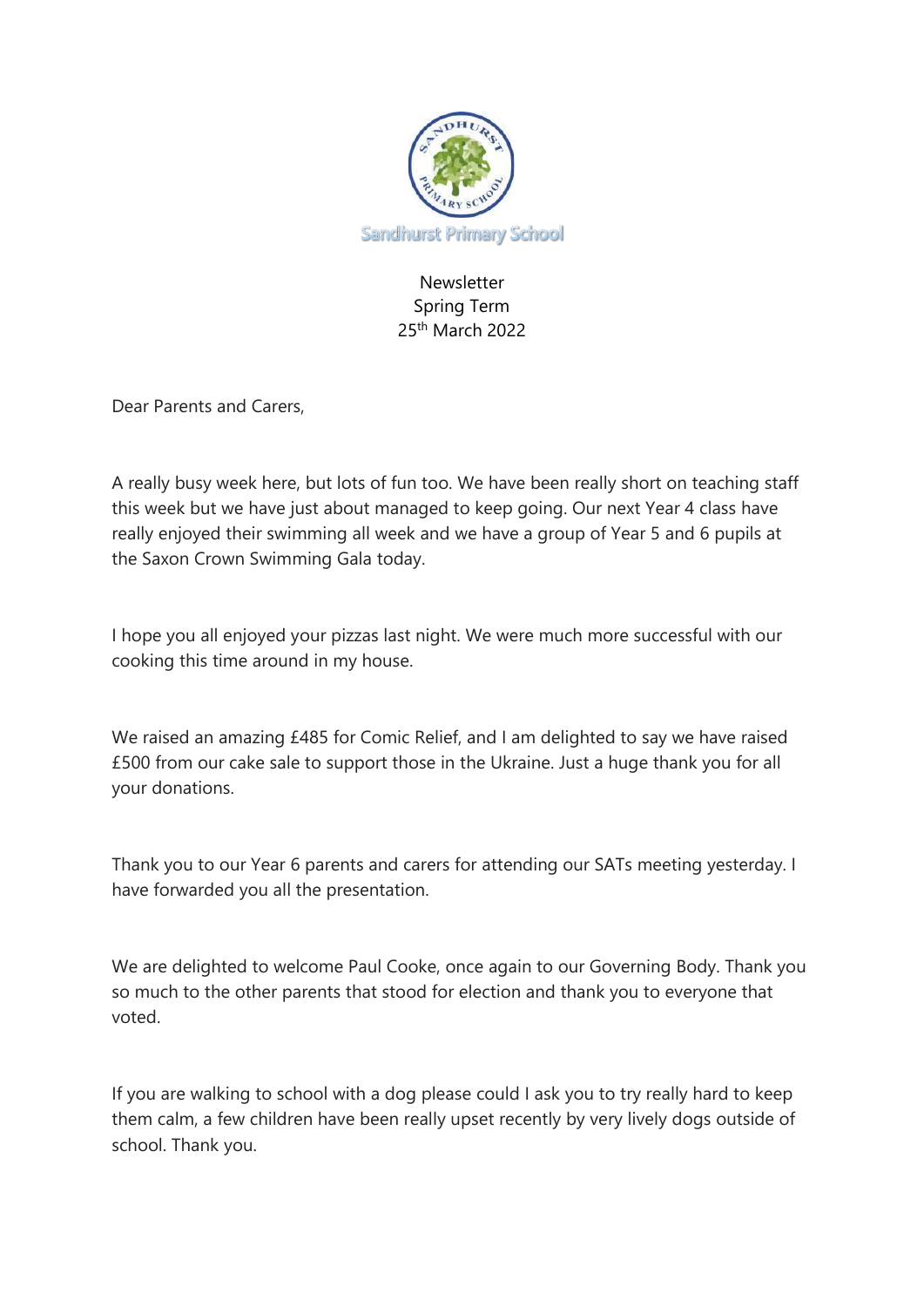#### **Learning this week**

This week, Nursery children completed their woodwork project by finishing handmade photo-frames. Please look out for these in book bags ready to give to a special person on Mother's Day!

Children also observed the growth of their cress seeds and beans that they planted last week. Outside, the children have been diligently weeding and tidying the garden. They were fascinated to discover lots of worms, woodlice and snails!

In Reception this week the children have been looking at 3d shapes and their properties using them to make castles and other interesting models. They have also been creating mini beast puppets and settings to get ready to write their minibeast stories next week. The children have also been talking about who is important to them in their family and making some lovely surprise cards ... so remember to check their book bags!

In Year 1 this week the children have made a delicious vegetable soup, they have written their own recipes to instruct others on how to make their own yummy soup. The children have also been watching their bean plants grow and change, they have become experts in looking after their plants and take watering duties very seriously. In maths they have been investigating capacity and volume using a variety of different containers. The children can identify and label different volumes and discuss why the tallest container does not always hold the most. The children have also loved spending more time outside this week as the sun has been shining!

Year 2 have explored the story 'The Day of Ahmed's Secret' as part of their journey topic. The children used the illustration as a starting point to work out the country that Ahmed's journey takes place. In Geography they have used a globe to locate Egypt as well as information books, videos and photographs to find out about the country. In maths they have been working hard on fractions, using practical equipment and the bar model method to find a third and two quarters of a number.

Year 3 have been reading 'Sparky!' by Jenny Offill and Chris Appelhans all about a girl who wants a pet. Then unexpectedly, we had a special express delivery. You'll never guess what was inside. A pet sloth! We have been finding out about sloths and writing adverts about them in English. In maths we have started to look at fractions recapping on our knowledge of 1/2, 1/4s and 1/3s. In science we have been learning about animal and human nutrition and built our own skeletons from craft straws. In topic we have been learning about Roman towns and have started to make our own mosaic prints.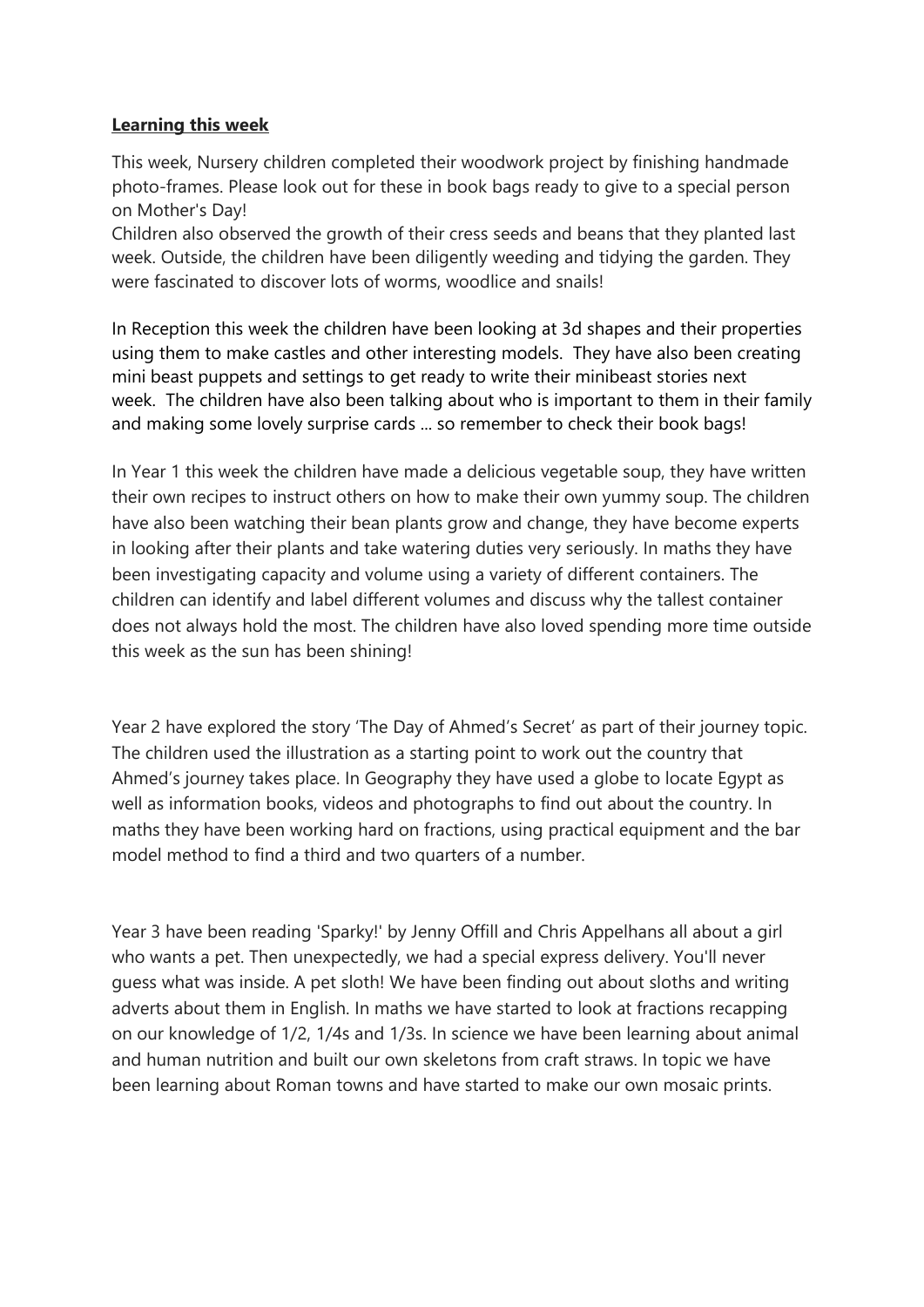This week in maths Year 4 have been understanding hundredths as fractions and decimals and finding equivalent tenths. They have also been dividing a one and two digit number by 10 and 100 as well as understanding place value when using money. In English they have been planning and writing their own Anglo Saxon Legend. In History they have been learning about Anglo Saxon religious beliefs and Gods. Galileo class have enjoyed their first week of swimming.

Year 5 began the week by sharing their school journey and fun week experiences. In maths, the children have been rounding decimal numbers to the nearest whole number. In English, they have retold the story of Toki in their own words and then ended the week by writing how they envisaged the story continuing. All four classes have enjoyed their outdoor games lessons in the beautiful sunshine.

This week Year 6 have been exploring the life of Alfred Wallace in relation to his role in the 'Theory of Evolution'. They are building up to their critically comparative essay next week where they will explore who had the most pivotal role in the Science behind Evolution. In Maths, they have been exploring Ratio and Proportion - identifying the language associated with the topic and solving increasingly complex problems associated with it. Year 6 have had a very fun week in Science, exploring the role that Yeast plays as a microorganism. They conducted an experiment to discover which environment will allow Yeast to grow successfully (with some messy outcomes!)

# **Calling all Gardeners**

Aga and her green team will be planting in school tomorrow (Saturday) from 2 to 3pm. If you are able to help please come along. Bring your own tools. Thank you.

# **Raring2Go Spring time Magazine – Lewisham and Greenwich**

The Raring2Go spring digital magazine is full of great ideas to enjoy everything that Spring offers… crafting, gardening and enjoying park life that's just on the doorstep. They've got a great feature on '10 ways to love the Earth' (pg 26) to encourage parents and kids to get out and about and learn more about the environment in a fun way along with lots more things to do.

<https://magazines.raring2go.co.uk/lewishamandgreenwich/spring/>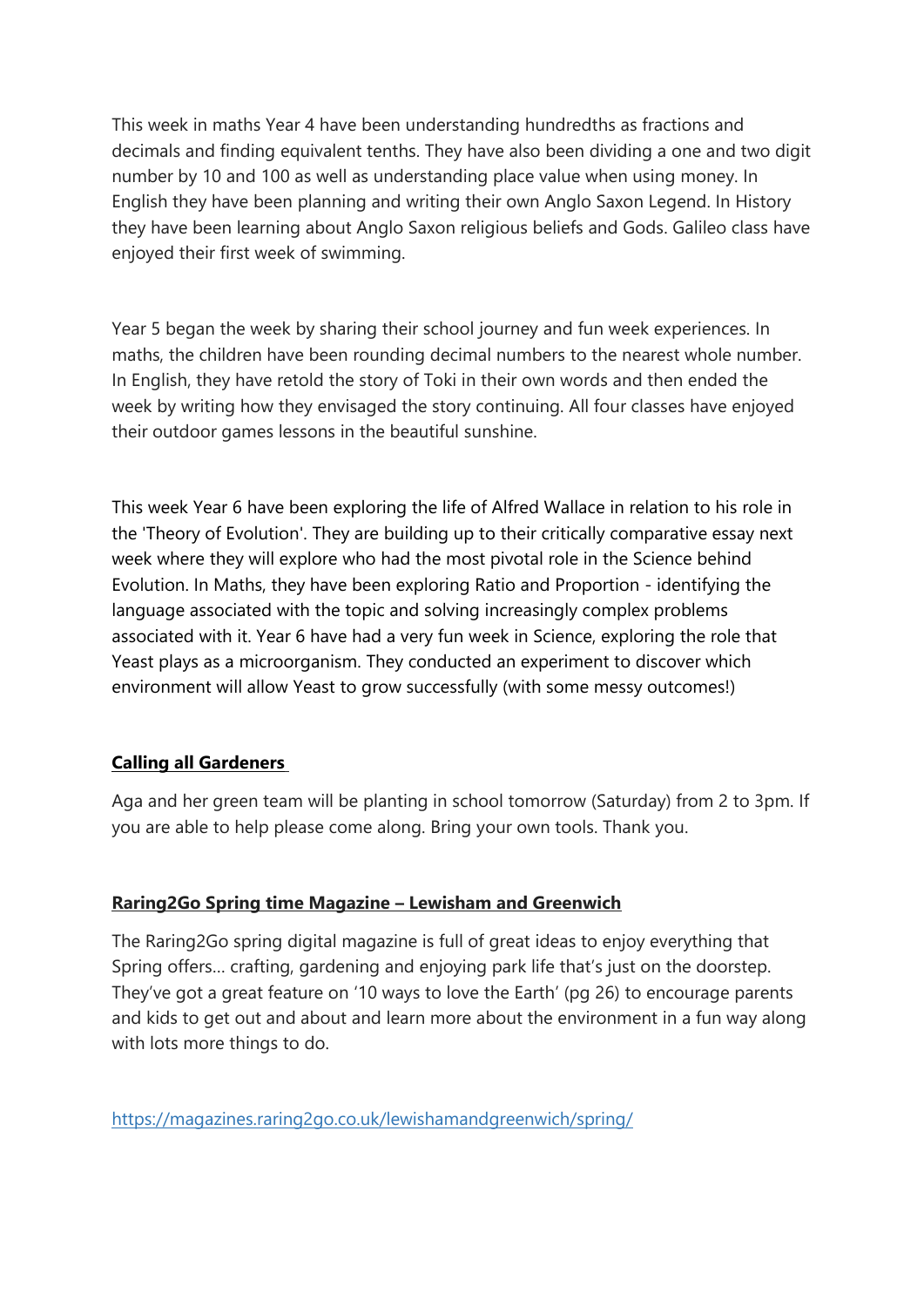#### **Kinship Carers Hub**

#### A message from Kati

"Hello! I'm Kati from Kinship Carers Hub. I'm writing to you to let you know about a FREE resource for Kinship Carers in the UK. We're a small community-based social enterprise in South London founded by social worker Anna-Lou Manca to support Kinship Carers in the community. Kinship Carers are individuals that look after a child that is an extended family member or friend when the parent's are unable.

Kinship Carers Cooking Club. The cooking club started in January 2020 in our local South- London (SE14) community. This year, we've been awarded funding from the National Lottery Community Fund to provide weekly Kinship Carer Cooking Club sessions, and we need your help to get the word out to Kinship Carers far and wide so that we can offer our support to more carers/families. Our services are available to any type of kinship carers, regardless of orders being awarded or not (Special Guardianship Orders, Child Arrangement Orders, Regulation 24, private fostering, etc)."

Please take a look at their website: [www.kinshipcarershub.org/contact](http://www.kinshipcarershub.org/contact)

## **'And Fitness For All', a community interest company.**

A message from And Fitness Foe All

"In conjunction with Clarion housing, we are running fully funded/free sessions on the local housing estates close to the school.

These are free fitness sessions run by qualified personal trainers and sport coaches. We are running both a youth and adults programme across two estates in the borough. Participants are welcome to come along to single sessions or join in every week.

The goal is to get people fitter, healthier and more engaged with their local community."

I have attached a flyer.

## **Trinity Laban**

Trinity Laban are re-launching their Dancing Ahead programme which supports students in years 6 to year 8 at risk of low resilience or poor mental health.